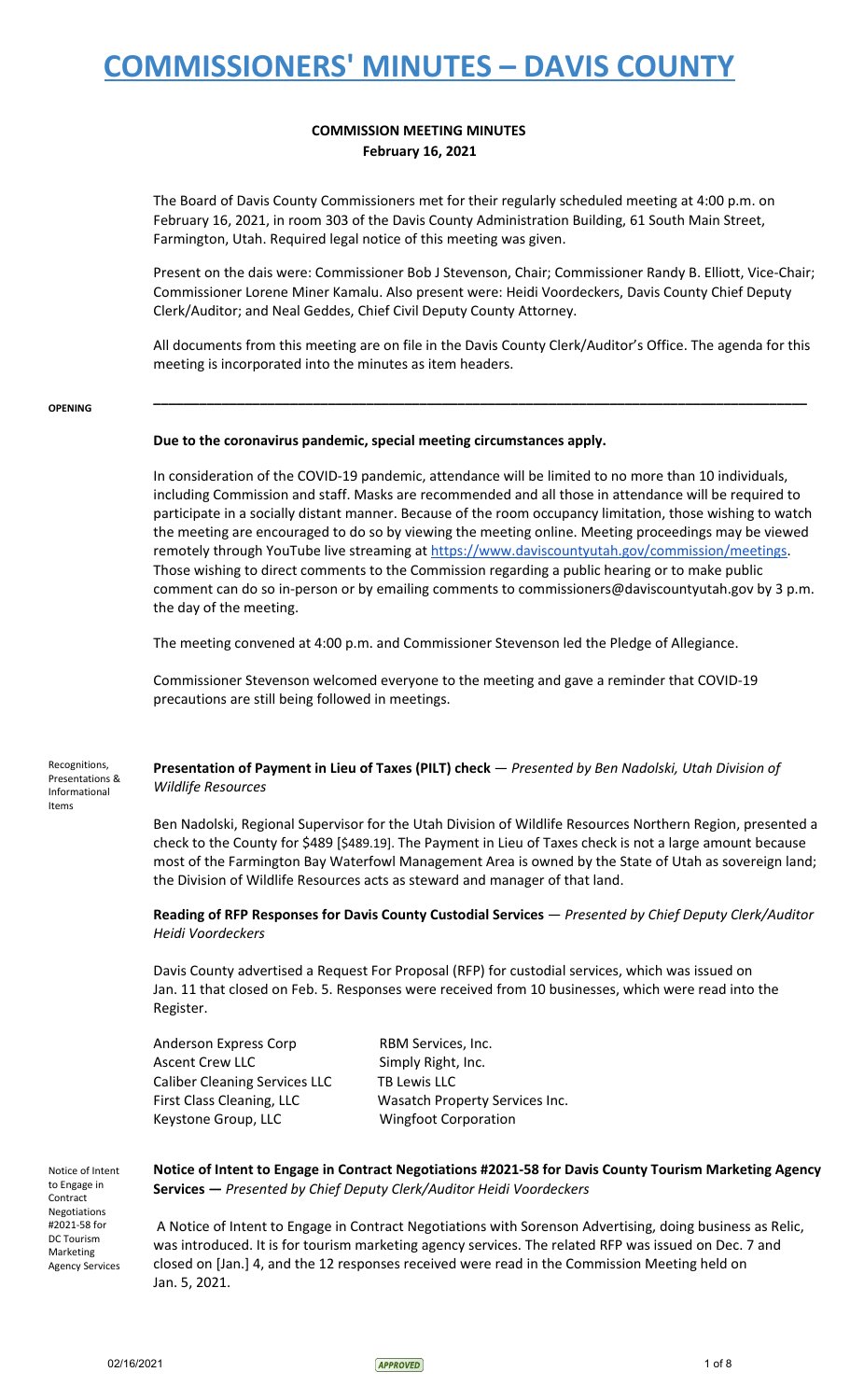**PUBLIC COMMENTS**

> Public comments were invited, but none were made. A reminder was given that the Commission also takes online comments and calls during this time of COVID-19 precautions.

> **\_\_\_\_\_\_\_\_\_\_\_\_\_\_\_\_\_\_\_\_\_\_\_\_\_\_\_\_\_\_\_\_\_\_\_\_\_\_\_\_\_\_\_\_\_\_\_\_\_\_\_\_\_\_\_\_\_\_\_\_\_\_\_\_\_\_\_\_\_\_\_\_\_\_\_\_\_\_\_\_\_\_\_\_\_\_\_\_**

**\_\_\_\_\_\_\_\_\_\_\_\_\_\_\_\_\_\_\_\_\_\_\_\_\_\_\_\_\_\_\_\_\_\_\_\_\_\_\_\_\_\_\_\_\_\_\_\_\_\_\_\_\_\_\_\_\_\_\_\_\_\_\_\_\_\_\_\_\_\_\_\_\_\_\_\_\_\_\_\_\_\_\_\_\_\_\_\_**

#### **BUSINESS/ ACTION**

#### *Clerk/Auditor*

Resolution #2021-59 to consider additional 2021 budget appropriation requests

**1. Resolution #2021-59 to consider additional 2021 budget appropriation requests. Budget increases will be funded by new revenues and/or monies unspent in the prior year** — *Presented by Chief Deputy Clerk/Auditor Heidi Voordeckers*

A series of requests have come in from across the County for various amendments to the 2021 Budget, which began January 1. Many of these items are either due to projects that cross budget years or purchases that were delayed due to COVID. A list of the requests was read. The budget period is 02/16/2021 to 12/31/2021. The total amount of requests is \$3,161,851.

*See Attachments A1-A3.*

**PUBLIC HEARING Notice of Public Hearing to consider additional budget appropriation requests. Budget increases will be funded by new revenues and/or monies unspent in the prior year.**

> Commissioner Stevenson announced that the Public Hearing was open and invited members of the public to ask questions or give input on the budget changes. No questions or comments were made.

> A motion was made to close the Public Hearing and to approve the resolution for additional 2021 budget appropriation requests.

> > Motion: Com. Elliott Seconded: Com. Kamalu All voted Aye

#### *Animal Care*

Ordinance #01-2021 amending Section 6.32.010 of the Davis County Code regarding the fees of Animal Care of Davis County

**2. Ordinance #01-2021 amending Section 6.32.010 of the Davis County Code regarding the fees of Animal Care of Davis County** — *Presented by Animal Care Director Rollin Cook*

Over the past six months, a great deal of effort has gone into a complete review and reorganization of the County's Animal Care operations. There is still much work to be done but significant progress is being made. An Ordinance was presented to update and organize the Fee Schedule for Animal Services and make it more consistent with the fee schedules of other public Animal Care departments in northern Utah. Some fees are being increased and others reduced or eliminated. Examples were given of the proposed changes, including an increase from \$75 up to \$100 for dog adoptions, which will continue to include spay or neuter of the animal. The cost of public vaccinations will be reduced from \$20 to \$12 to reward responsible pet owners and promote herd health. There will still be a charge for euthanasia of animals, but the disposal fee for euthanized or deceased animals will be removed as it does not cost the County much. The goal of the ordinance is to bring fees in line with similar public sector animal care departments, simplify the charges, ensure fees match the actual costs, and provide services to Davis County citizens in the most fair, prudent, and equitable way.

It was noted that a Work Session was held during which Commissioners went through the proposed changes. The January overview for Animal Care was also shared, with highlights including a 23 percent increase in volunteers, for a total of 143, and a 5 percent decrease in volunteer hours; each hour of volunteering saves the County and its citizens \$25.43. There was also a 13 percent increase in applications.

Summary List #2021-60 of December 2020 animal adoptions

**3. Summary List #2021-60 of December 2020 animal adoption agreements (169)** — *Presented by Animal Care Director Rollin Cook*

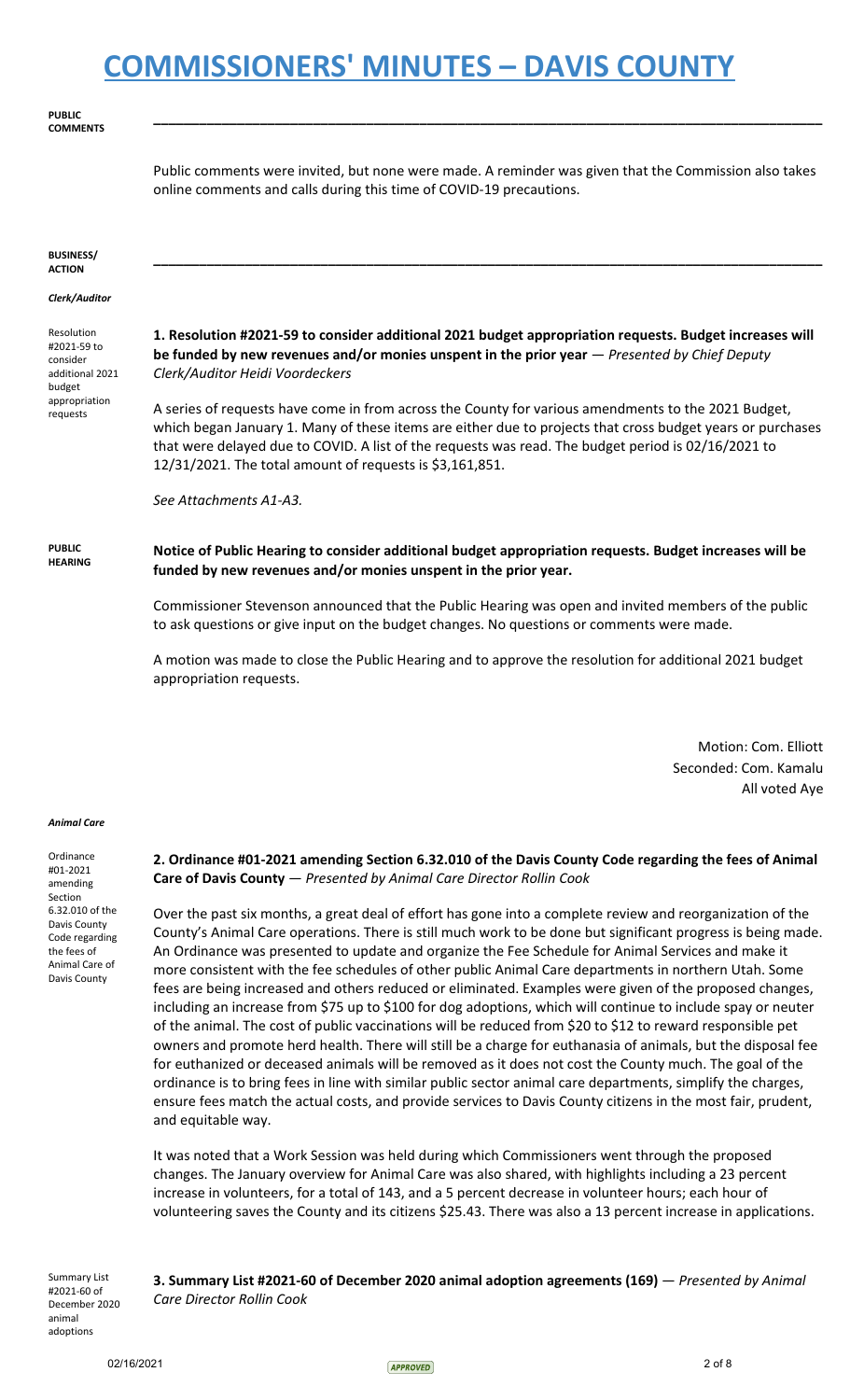A summary of animal adoption agreements was introduced, but there was no further discussion.

#### *Attorney's Office*

Resolution #2021-61 to establish uniform requirements for the discharge of effluents into the sanitary sewer system of South Davis Sewer District **4. Resolution #2021-61 to establish uniform requirements for the discharge of effluents into the sanitary sewer system of South Davis Sewer District** — *Presented by Dal Wayment, General Manager of the South Davis Sewer District*

A resolution was presented to establish uniform requirements for the discharge of effluents into the sanitary sewer system of the South Davis Sewer District, which serves Bountiful, Centerville, West Bountiful, Woods Cross, and North Salt Lake. Since 1984, there's been an EPA (Environmental Protection Agency) requirement for treatment plants with capacity of over 4 million gallons a day to have an industrial pre-treatment program. The purpose of the program is to work with industries to prevent the discharge of harmful materials to the sewer system to protect the sewer system itself, particularly the biological treatment plant, to protect worker safety, and to prevent pass-through of harmful materials into the environment. South Davis Sewer District employs one full-time person to do inspections, write permits, take samples, and follow up with industries. South Davis has more significant industrial users than any other entity in the state, including metal finishers, repair shops, manufacturing facilities, plating facilities, and four refineries. The Sewer District looks for heavy metals, volatile organic compounds, herbicides, pesticides, and anything else that shouldn't be there. South Davis Sewer District has a very detailed industrial pre-treatment ordinance which follows a model produced by the State and by EPA. A year has been spent updating and redrafting the ordinance, submitting it to the State EPA, and meeting with the State Division of Water Quality and Davis County's legal counsel to work out the details. South Weber Sewer District needs the Commission to adopt the ordinance as part of the Davis County ordinances because local special service districts do not have police power, and EPA requires that the program have the ability to assess misdemeanor penalties – jail sentences and fines – for violations of the pre-treatment program. Should a problem rise to the level that misdemeanor penalties need to be assessed, the Sewer District would submit that to the County's prosecutor and have them prosecute the case. In the 40 years South Davis Sewer District has had the program, there was one case they asked to have reviewed and it was not prosecuted because there was only circumstantial evidence. Later, the State EPA investigated and prosecuted, and it ended in substantial fines of over \$1 million. The Sewer District's goal is to see that industries are well informed so they don't get in that position, and they have been very successful.

It was noted that the South Davis Sewer District offered informative tours, pre-COVID, showcasing efficiencies found over the years. Between the Weber Basin Water Conservancy District, Wasatch Regional Energy Management, and South Davis Sewer District, approximately 4,000-5,000 students tour the facilities each year.

In response to a question about the South Davis Sewer District's digester, Commissioners were informed that the District is making and selling gas, and the market for methane/natural gas is currently good because a lot of well heads in Wyoming are frozen. The Sewer District is collecting a good balance of food waste and the digester is producing about as much gas as possible.

Discussion was had about interest in what Public-Owned Treatment Works (POTWs) are discharging to the system and allowing to flow to the Great Salt Lake. Utah is currently conducting a wasteload analysis and wants POTWs on the Jordan River to do extensive sampling just above and below the treatment plants. There is a change in federal law that affects ammonia limits, and nutrients – nitrogen and phosphorus – are big issues because of concerns about creating algae blooms in Utah Lake, the Great Salt Lake, and other bodies of water. It has been estimated that to tighten up on nutrients, and bring plants into compliance, will cost about \$50 million for the South Davis Sewer District and \$2-\$2.5 billion for the Wasatch Front.

#### *Commission*

Amendment #2016-184-B with Utah Dept. of Human Services to terminate contract for Evidence-based early psychosis treatment

**5. Amendment #2016-184-B with the Utah Dept. of Human Services to terminate the contract for Evidence-based early psychosis treatment, due to service being moved to the allocation letter** — *Presented by Commissioner Stevenson*

This item was introduced, but no there was no further discussion.

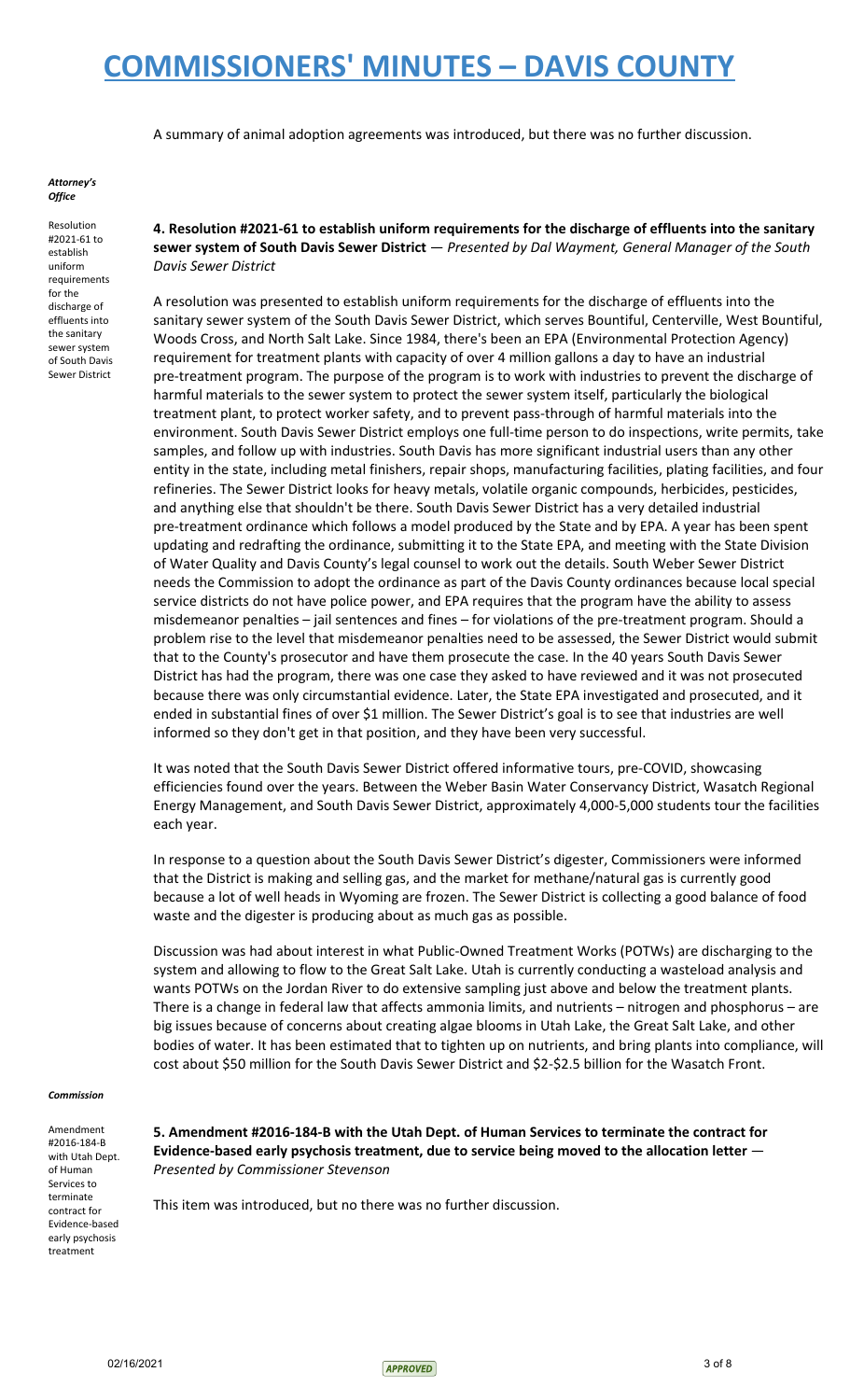#### *CED/Legacy Events Center*

Authorize notice of sale #2021-62 of Davis County surplus real property known as Tax IDs 08-087-0042 and 0077

Finalize Quitclaim Deed #2021-63 to UDOT on the sale of surplus real property Tax ID 12-091-0001

**6. Authorize notice of sale #2021-62 of Davis County surplus real property known as Tax IDs 08-087-0042 and 0077** — *Presented by Community & Economic Development Director Kent Andersen*

A request was made to authorize the notice of sale of Davis County surplus real property known as Tax ID 08-087-0042 and 0077, also known as 250 South in Farmington. Farmington [City] expressed interest in acquiring this property.

**7. Finalize Quitclaim Deed #2021-63 and receive closing documents for a title company as part of a** negotiated sale to the Utah Dept. of Transportation (UDOT) on the sale of surplus real property known as **Tax ID 12-091-0001** — *Presented by Community & Economic Development Director Kent Andersen*

**8. Approval #2021-64 of the Davis Council of Governments (COG) 2021 priority list of highway and public**

**transit corridor preservation projects (UCA 72-2-117.5(7))** — *Presented by Community & Economic*

The property is located in Syracuse and was received on a Tax Sale. It is one foot in width.

Approval #2021-64 of the Davis COG 2021 priority list of corridor preservation projects

*Development Director Kent Andersen*

This item was introduced, but no there was no further discussion.

Agreement #2021-65 with Tom Randall Distributing for sponsorship of the 2021 Great Salt Lake Bird Festival to provide \$25 gift cards for field trip leaders

**9. Agreement #2021-65 with Tom Randall Distributing for sponsorship of the 2021 Great Salt Lake Bird Festival to provide \$25 gift cards (35) for field trip leaders** — *Presented by Community and Economic Development Director Kent Andersen*

The Layton-based business will provide \$25 gift cards to a total of 35 of field trip leaders. As this year's festival will be a little more self-serve, it was thought it would be helpful to provide gas cards to volunteer drivers.

Commissioner Kamalu commented that Farmington Bay has definitely seen a big uptick in visitors. It's the season for watching bird migrations and eagles. Tourism has been educating people about this great feature in Davis County, and bird watching is something people can do in the pandemic.

Agreement #2021-66 with Utah Sports Commission for use of parking lots at LEC for the Utah Championship Golf Tournament

*Facilities Management*

Agreement #2021-67 with Modern Out West, PLCC for architectural services for the Legacy Events Center remodel and campus concept

10. Agreement #2021-66 with Utah Sports Commission to allow the use of the parking lots at the Legacy **Center for the Utah Championship Golf Tournament** — *Presented by Community and Economic Development Director Kent Andersen*

The tournament will be held Aug. 2-8 at Oak Ridge Country Club. Parking demands are fairly light, but this is a non-profit requesting no fee.

**11. Agreement #2021-67 with Modern Out West, PLCC for architectural services for the Legacy Events Center remodel and campus concept** — *Presented by Community and Economic Development Director Kent Andersen*

This work will be conducted in three phases. Phase I will be a remodel of the Existing Legacy Events Center building; Phase II is a schematic design of a second building; and Phase III is a master plan for the entire facility. Built into the agreement is a positive incentive for accountability for architects, offering an architect the opportunity to receive additional funding if no change orders are taking place during the construction. It is an effort to encourage architects to fully, accurately provide all the information necessary so there are not missing pieces when the project goes out to bid.

Commissioner Stevenson asked Tony Thompson, Davis County Property Manager, if he had had any more conversations regarding UDOT dealing with golf courses. He said they have not formally submitted anything.

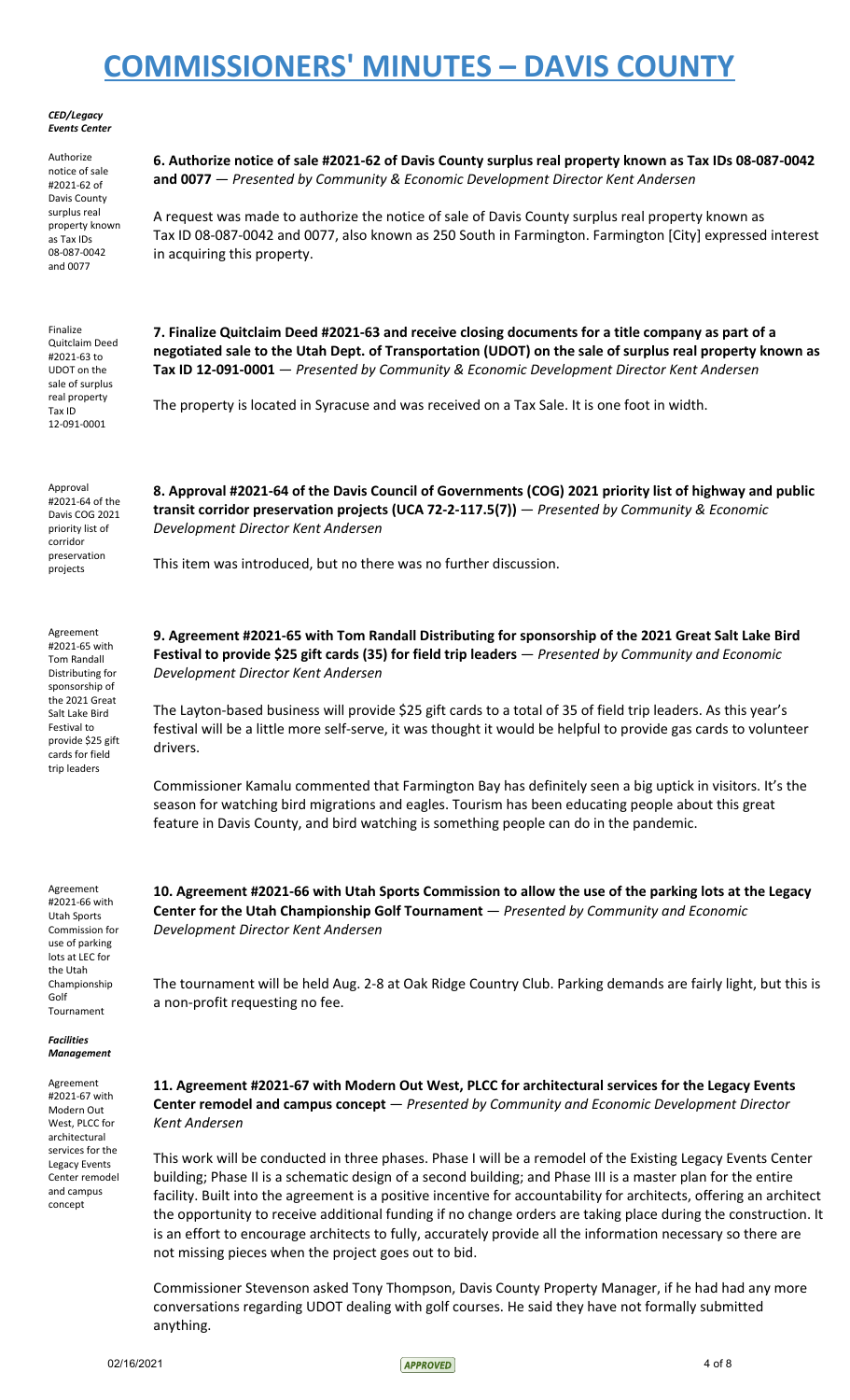*Health Department*

Agreement #2021-68 with Utah Dept. of Health for Community health worker funding in response to COVID-19

Agreement #2021-69 with Utah Dept. of Health for COVID-19 Davis County for Vaccine Supplemental Support Funding

### **12. Agreement #2021-68 with the Utah Dept. of Health for Community health worker funding in response to COVID-19** — *Presented by Davis County Health Department Director Brian Hatch*

An agreement with the Utah Department of Health was introduced to provide additional funding for community health workers. These individuals are currently working on COVID and reaching out to disparate populations, helping them access vaccines and any other services they need. There is funding, through different programs, for wraparound services, rental assistance, etc. These workers are helping individuals link to those services. The receivable amount is \$36,211.

### **13. Agreement #2021-69 with the Utah Dept. of Health for COVID-19 Davis County for Vaccine Supplemental Support Funding for services and vaccinations** — *Presented by Davis County Health Department Director Brian Hatch*

This agreement is vaccine supplemental support funding to assist in COVID vaccinations. The receivable amount is \$1,335,600. That amount is half of what the County is going to be receiving. Negotiations continue with the State for the additional funding, so more will be coming shortly.

Amendment #2020-452-B with Utah Dept. of Health to extend termination date for COVID **Community** Partnership Project

Grant Award #2021-70 from U.S. FDA for training funding for the Retail **Standards** Grant Program

Agreement #2021-71 with DBH for programming addressing root causes of youth use of electronic cigarettes, marijuana, etc.

Agreement #2021-72 with Interstate Barricades to deliver and set up of two VMS signs for the vaccination clinic at the Legacy Events Center

**14. Amendment #2020-452-B with the Utah Dept. of Health to extend termination date to Dec. 31, 2021, for the COVID Community Partnership Project** — *Presented by Davis County Health Department Director Brian Hatch*

An amendment to a contract with the Utah Department of Health was presented, extending the contract date to Dec. 31, 2021, for the COVID Community Partnership Project. The receivable amount is \$50,000.

**15. Grant Award #2021-70 from U.S. Food and Drug Administration (FDA) for training funding for the Retail Standards Grant Program** — *Presented by Davis County Health Department Director Brian Hatch*

This grant award, through the FDA, is for the County food safety program for inspectors to receive training. The receivable amount is \$3,000.

**16. Agreement #2021-71 with Davis Behavioral Health for programming which addresses root causes and factors associated with youth use of electronic cigarettes, marijuana, and other drugs in at-risk Davis County communities** — *Presented by Davis County Health Department Director Brian Hatch*

An e-cigarette tax was instituted last year. Funding from that tax, directed to the County from the Legislature, is a pass-through to grant recipients. Davis Behavioral Health went through the Request for Proposals process, and the money is going to them to provide programming which addresses root causes and factors associated with youth use of electronic cigarettes, marijuana, and other drugs in at-risk Davis County communities. The pass-through amount is \$100,000.

17. Agreement #2021-72 with Interstate Barricades to deliver and set up of two (2) VMS signs for the **vaccination clinic taking place at the Legacy Events Center with removal of signs as requested** — *Presented by Davis County Health Department Director Brian Hatch*

An agreement with Interstate Barricades was presented for signs being used at mass vaccination clinics. The signs are to help direct traffic to the clinic entrance, which is a little obscure. The payable amount is \$56 per day.

Mention was made of recent media articles which point out that the County is now able to vaccinate qualifying homebound individuals in their homes. It is being done by a committee of outreach nurses, working in pairs.

 $O2/16/2021$  5 of 8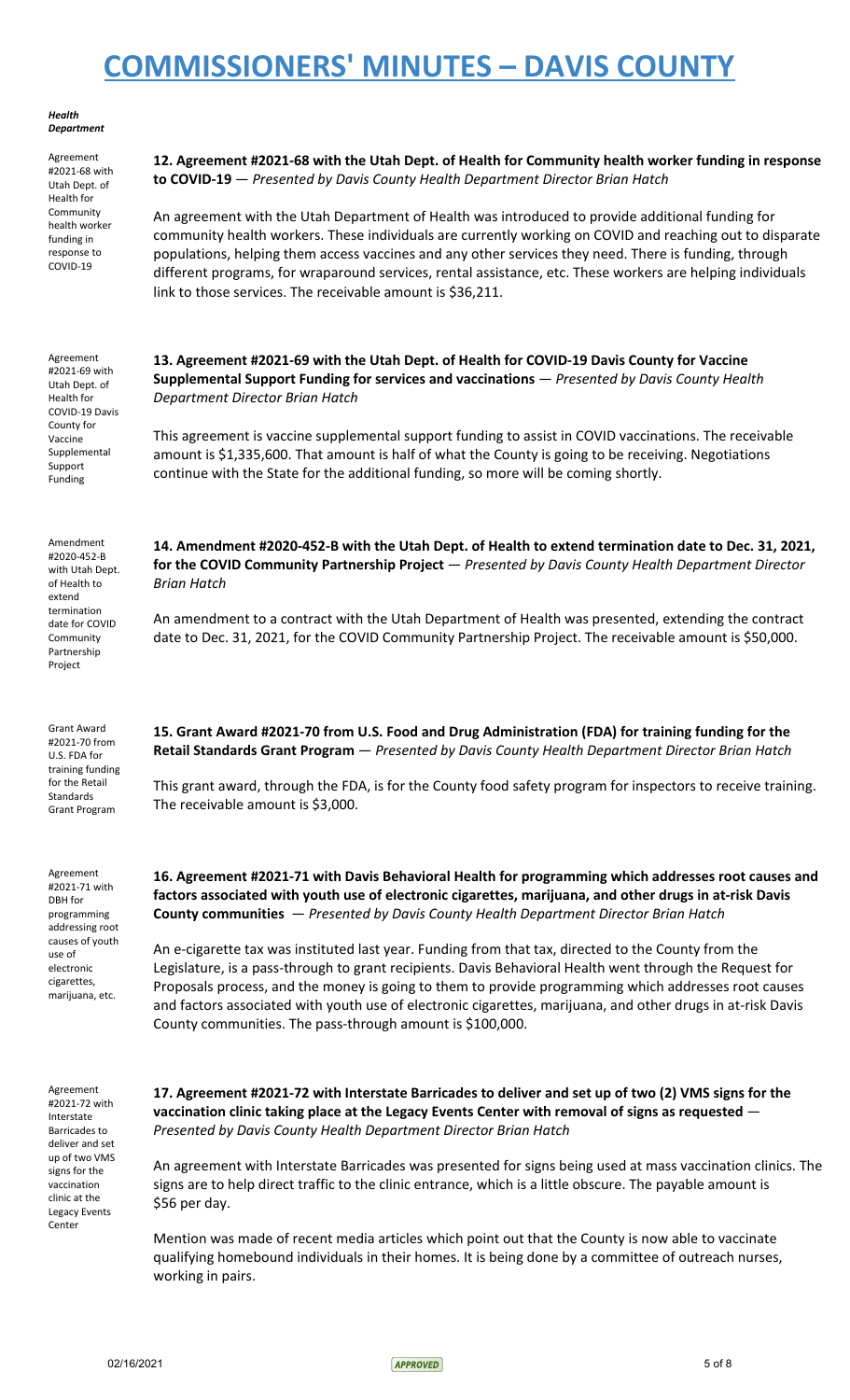#### *Library*

| Agreement<br>#2021-73 with<br><b>FFKR</b><br>Architects/                                                                                                                               | 18. Agreement #2021-73 with FFKR Architects/Planners II for a feasibility study for the South Branch<br>Library (Bountiful) - Presented by Library Deputy Director Matt Goff                                                                                                                                                                                                                                                                                                                                                                                            |
|----------------------------------------------------------------------------------------------------------------------------------------------------------------------------------------|-------------------------------------------------------------------------------------------------------------------------------------------------------------------------------------------------------------------------------------------------------------------------------------------------------------------------------------------------------------------------------------------------------------------------------------------------------------------------------------------------------------------------------------------------------------------------|
| Planners II for<br>feasibility study<br>for the South<br><b>Branch Library</b>                                                                                                         | An agreement with FFKR Architects/Planners II was presented for a feasibility study for the South Branch<br>Library, in Bountiful. The Bountiful Library, which turned 50 last year, is the oldest building in the County's<br>Library system. This feasibility study is specific to studying the building itself, and its systems and spaces,<br>and advising the County about its current status. The County is looking at a 50-year build for all of the<br>libraries. The contract period is 02/16/2021 to 04/15/2021. The payable amount is \$23,500.              |
| <b>Public Works</b>                                                                                                                                                                    |                                                                                                                                                                                                                                                                                                                                                                                                                                                                                                                                                                         |
| Amendment<br>#2020-648-A<br>with Horrocks<br>Engineers<br>regarding North                                                                                                              | 19. Amendment #2020-648-A with Horrocks Engineers for additional scope of work to include design for<br>the failing retaining wall on the North Fork Holmes Creek on Fairfield Road Project $-$ Presented by<br><b>Commissioner Stevenson</b>                                                                                                                                                                                                                                                                                                                           |
| Fork Holmes<br>Creek retaining<br>wall                                                                                                                                                 | This payable item was introduced, but there was no further discussion.                                                                                                                                                                                                                                                                                                                                                                                                                                                                                                  |
| Sheriff's Office                                                                                                                                                                       |                                                                                                                                                                                                                                                                                                                                                                                                                                                                                                                                                                         |
| Memo of<br>Understanding<br>#2021-74 with<br>Utah Dept. of<br>Public Safety to                                                                                                         | 20. Memo of Understanding #2021-74 with the Utah Dept. of Public Safety to purchase directly from the<br>vendor, Envisage Technologies, for the following modules: Acadis Training, Acadis Registration, Acadis<br>Documents, and Acadis Compliance - Presented by Chief Deputy Susan Poulsen                                                                                                                                                                                                                                                                           |
| purchase Acadis<br><b>Training</b><br>modules                                                                                                                                          | A Memo of Understanding with the Utah Department of Public Safety was introduced to purchase Envisage<br>Technologies' Acadis training modules for Sheriff's Office employees. There are several components.                                                                                                                                                                                                                                                                                                                                                            |
| Ratification<br>#2021-75 of<br>Grants.gov<br>form for the<br>SCAA grant<br>application                                                                                                 | 21. Ratification #2021-75 of Grants.gov form to make application for the State Criminal Alien Assistance<br>Program (SCAAP) grant - Presented by Chief Deputy Susan Poulsen                                                                                                                                                                                                                                                                                                                                                                                             |
|                                                                                                                                                                                        | Commissioners were asked to ratify an SF-424 Certifications form for a State Criminal Alien Assistance<br>Program (SCAAP) grant that is being applied for by the Sheriff's Office.                                                                                                                                                                                                                                                                                                                                                                                      |
| Ratification<br>#2021-76 of<br>Grant                                                                                                                                                   | 22. Ratification #2021-76 of Grant Application with the Bureau of Emergency Medical Service and<br>Preparedness for per capita funding - Presented by Chief Deputy Susan Poulsen                                                                                                                                                                                                                                                                                                                                                                                        |
| Application<br>with the Bureau<br>of EMS and<br>Preparedness<br>for per capita<br>funding                                                                                              | Commissioners were asked to ratify a per capita funding grant, through the Bureau of Emergency Medical<br>Service. It is for the number of EMTs (Emergency Medical Technicians), Paramedics, and Dispatchers the<br>Sheriff's Office employs. The receivable amount is to be determined.                                                                                                                                                                                                                                                                                |
| Agreement<br>#2021-77 with<br>Open Doors to<br>provide<br>housing, food<br>and general<br>care to<br>individuals that<br>have tested<br>positive for or<br>been exposed<br>to COVID-19 | 23. Agreement #2021-77 with Open Doors to provide housing, food and general care to individuals that<br>have tested positive for COVID-19 or been exposed to someone who has tested positive as determined<br>necessary by Davis County - Presented by Chief Deputy Poulsen                                                                                                                                                                                                                                                                                             |
|                                                                                                                                                                                        | An agreement was presented for Open Doors to provide housing, food, basic hygiene products, and general<br>care for COVID-positive patients or Davis County residents who may have been exposed to someone who<br>has tested positive. In response to a question, Commissioners were informed that this agreement was<br>presented by the Sheriff's Office because it goes through the department's Emergency Services Manager,<br>Chad Monroe. The payable amount is \$1,500 for each month Open Doors requests those services and they<br>are provided by the County. |
| Training<br>Reimbursement<br>Agreement<br>#2021-78 with<br>Douglas Scott                                                                                                               | 24. Training Reimbursement Agreement #2021-78 with Douglas Scott Jeppesen for law enforcement<br>officer training, wages and benefits - Presented by Chief Deputy Susan Poulsen<br>The receivable amount is \$16,726.                                                                                                                                                                                                                                                                                                                                                   |
|                                                                                                                                                                                        |                                                                                                                                                                                                                                                                                                                                                                                                                                                                                                                                                                         |

Jeppesen

02/16/2021 6 of 8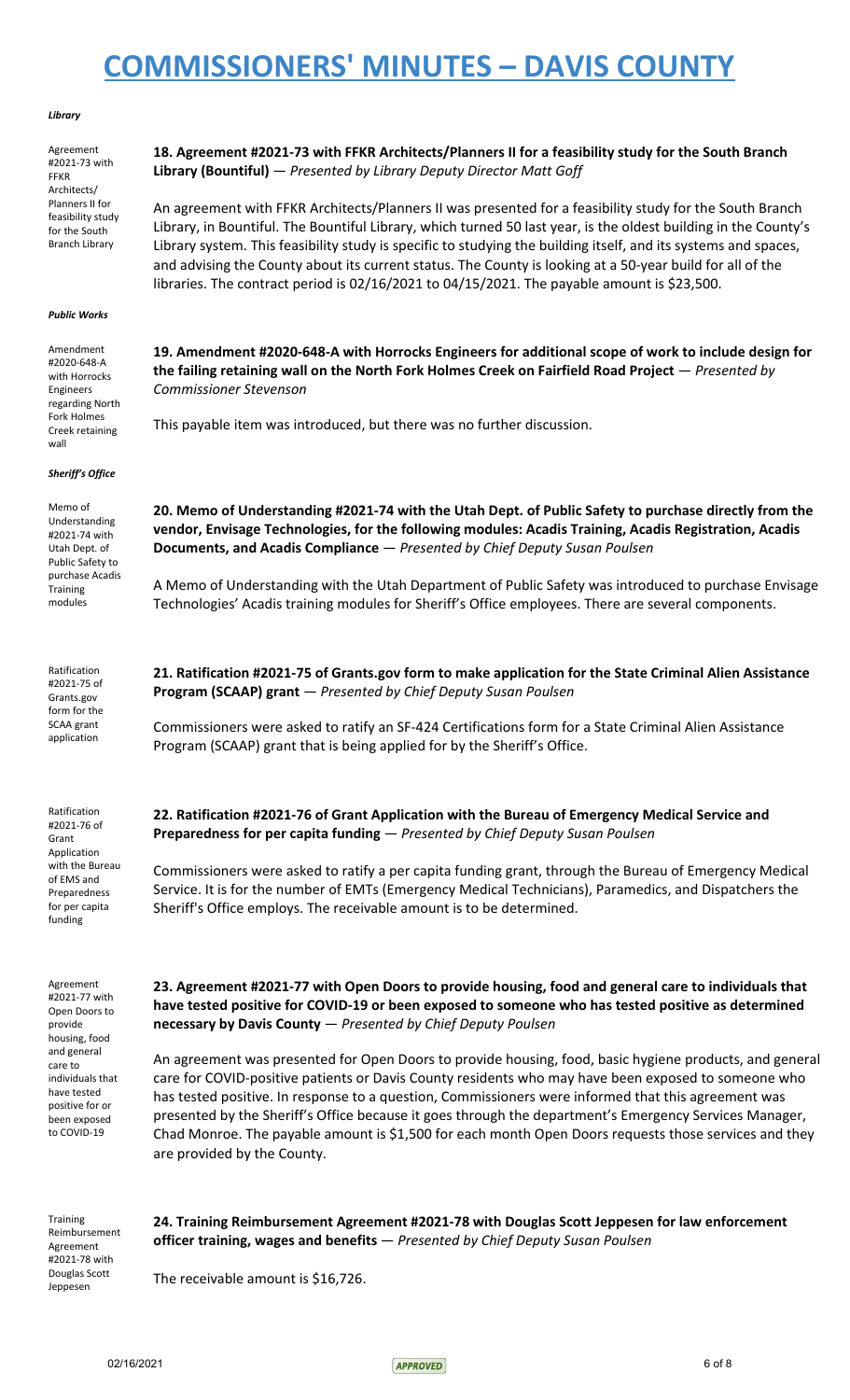Training Reimbursement Agreement #2021-79 with JoAnn Thurgood

**25. Training Reimbursement Agreement #2021-79 with JoAnn Thurgood for law enforcement officer training, wages, and benefits** — *Presented by Chief Deputy Susan Poulsen*

The receivable amount is \$15,774.

Motion to Approve Items 2 through 25: Com. Elliott Seconded: Com. Kamalu All voted Aye

Commissioner Kamalu moved to recess to the Board of Equalization. Commissioner Elliott seconded the motion. All voted Aye.

**\_\_\_\_\_\_\_\_\_\_\_\_\_\_\_\_\_\_\_\_\_\_\_\_\_\_\_\_\_\_\_\_\_\_\_\_\_\_\_\_\_\_\_\_\_\_\_\_\_\_\_\_\_\_\_\_\_\_\_\_\_\_\_\_\_\_\_\_\_\_\_\_\_\_\_\_\_\_\_\_\_\_\_\_\_\_\_\_**

**BOARD OF EQUALIZATION**

Property Tax Register

Property Tax Register matters were presented by Heidi Voordeckers, Chief Deputy Davis County Clerk/Auditor, as follows:

### **Auditor's Adjustments**

### **Appeals**

On the first item, there was a correction. The item is an Appeal of the Land Value on a single property. The amount listed was \$879.64, and the actual value reduction was \$70,063.

### **Abatements**

Eighteen different applications were approved for Veteran Exemptions for 2020, totaling approximately \$16,000 in total taxes abated.

# **Assessor's Adjustments**

### **Corrections**

Three properties were granted the Residential Exemption for 2020.

Motion to Approve: Com. Elliott Seconded: Com. Kamalu All voted Aye

Commissioner Kamalu moved to reconvene the Commission Meeting. Commissioner Elliott seconded the motion. All voted Aye.

**\_\_\_\_\_\_\_\_\_\_\_\_\_\_\_\_\_\_\_\_\_\_\_\_\_\_\_\_\_\_\_\_\_\_\_\_\_\_\_\_\_\_\_\_\_\_\_\_\_\_\_\_\_\_\_\_\_\_\_\_\_\_\_\_\_\_\_\_\_\_\_\_\_\_\_\_\_\_\_\_\_\_\_\_\_\_\_\_**

**CONSENT ITEMS**

**Indigent Hardship Register**

Hardship Abatement Register

Indigent

A motion was made to approve the Abatement Register as presented.

Motion to Approve: Com. Elliott Seconded: Com. Kamalu All voted Aye

Commission Meeting Minutes

### **Meeting Minutes**

Work Session Meeting Minutes for January 26, 2021, were presented for approval.

Motion to Approve: Com. Elliott Seconded: Com. Kamalu All voted Aye